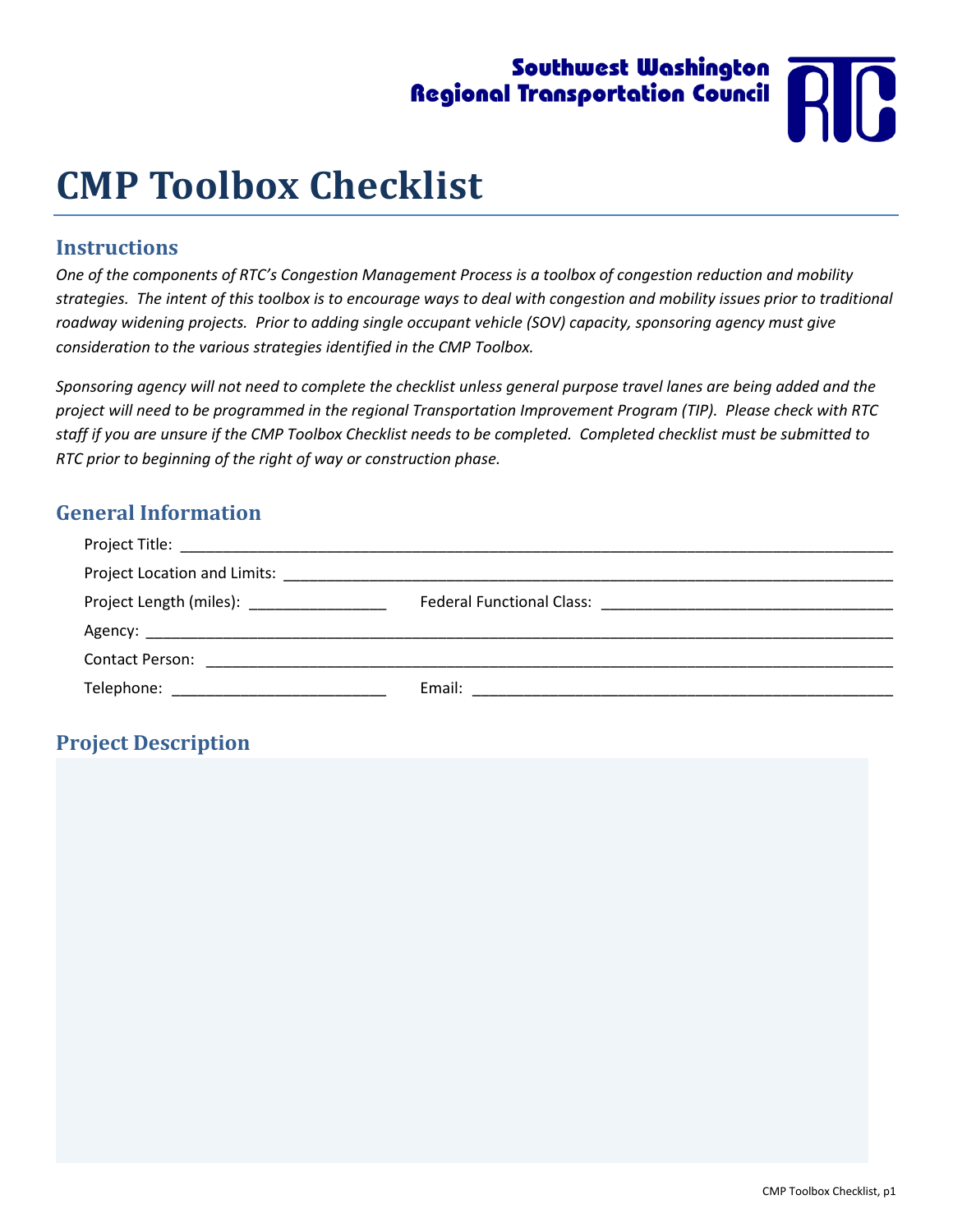# **CMP Evaluation**

*Please indicate the deficiency identified in the most recent Congestion Management Process Report:*

| Capacity                                              |  |
|-------------------------------------------------------|--|
| Speed                                                 |  |
| Safety                                                |  |
| Freight Movement                                      |  |
| Multimodal Options (transit, bicycle, and pedestrian) |  |
| Non-CMP Corridor - Type of Congestion Issue(s):       |  |

# **Strategy Evaluation**

*This evaluation of CMP toolbox strategies was assembled to provide a wide range of strategies that could be used to manage congestion. They are arranged so that the strategies are considered in order from first to last. Please indicate the strategies listed below that have been considered prior to determining the need for SOV expansion. Also indicate those that will be implemented with the project to ensure the long-term management of the improvement project. A complete description of strategies is contained in Chapter 3 of the Congestion Management Process Monitoring Report.*

*C = Strategy Considered* p*rior to determining need for expansion I = Strategy will be Implemented with project*

## **General Improvements**

## **C I**

System Preservation and Maintenance

Safety Improvements

## **Transportation Demand Management**

## **C I**

Rideshare/Vanpool Programs

CTR Programs

Transportation Management Associations

## **Transit Improvements**

## **C I**

Bus Route Coverage Bus Frequencies and Transit Amenities Park and Ride Lot High Capacity Transit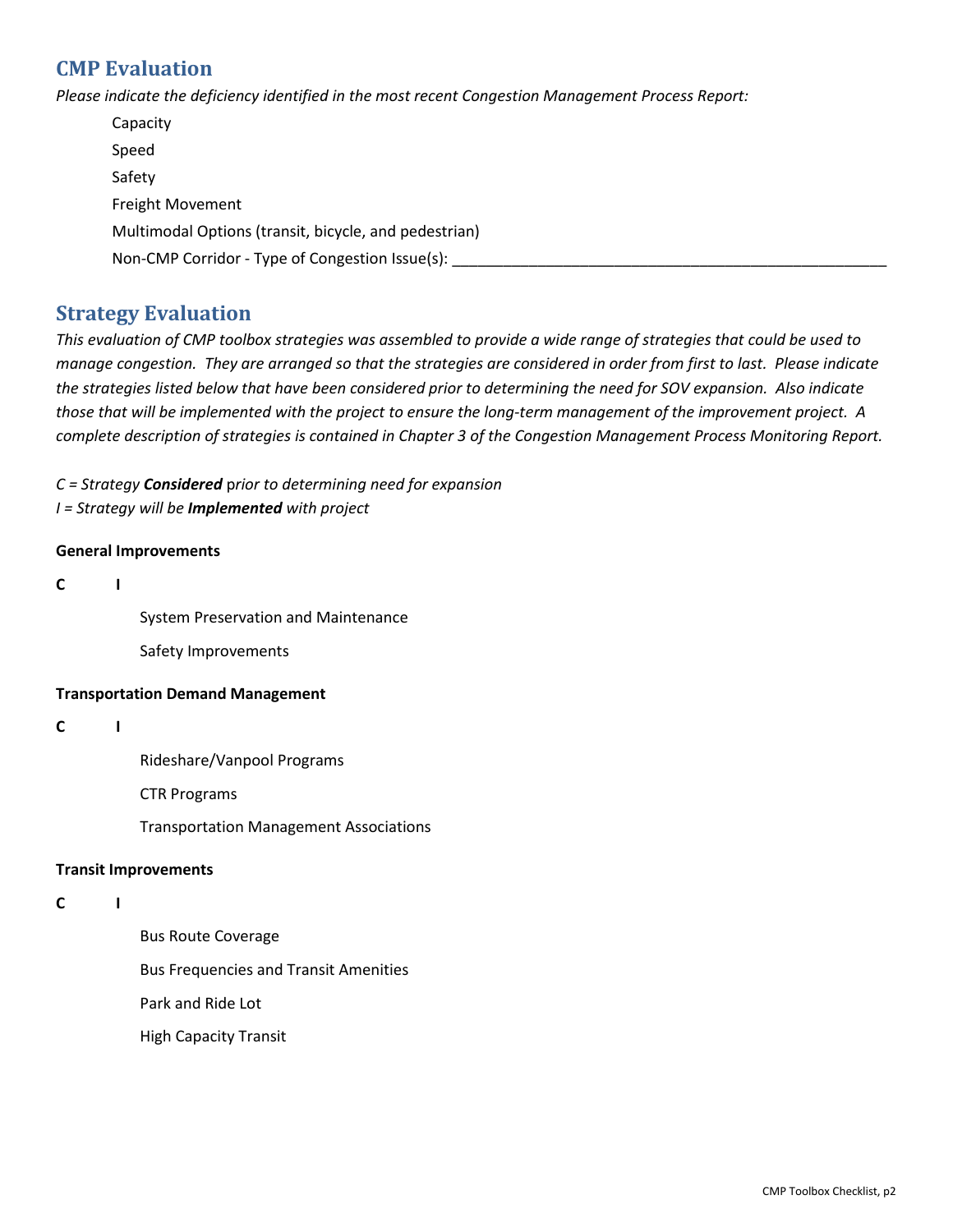#### **Bicycle and Pedestrian Improvements**

#### **C I**

New Sidewalks and Bicycle Lanes, Separated Pathway, and Trails

Bicycle Amenities

Pedestrian-Oriented Development

Bicycle and Pedestrian Safety

#### **Transportation System Management and Operations**

**C I** 

Traffic Signal Coordination Incident Management System Ramp Metering Highway Information System Advanced Traveler Information System

#### **Access Management**

# **C I**

Left Turn Restrictions Consolidation or Relocation of Driveways Interchange Modification Minimum Intersection/interchange Spacing Collector-Distributor Roads

## **Land Use**

**C I** 

Mixed-Use Development Infill and Densification Transit Oriented Development Parking Enforcement Location Specific Parking Ordinances Carpool/Vanpool Parking